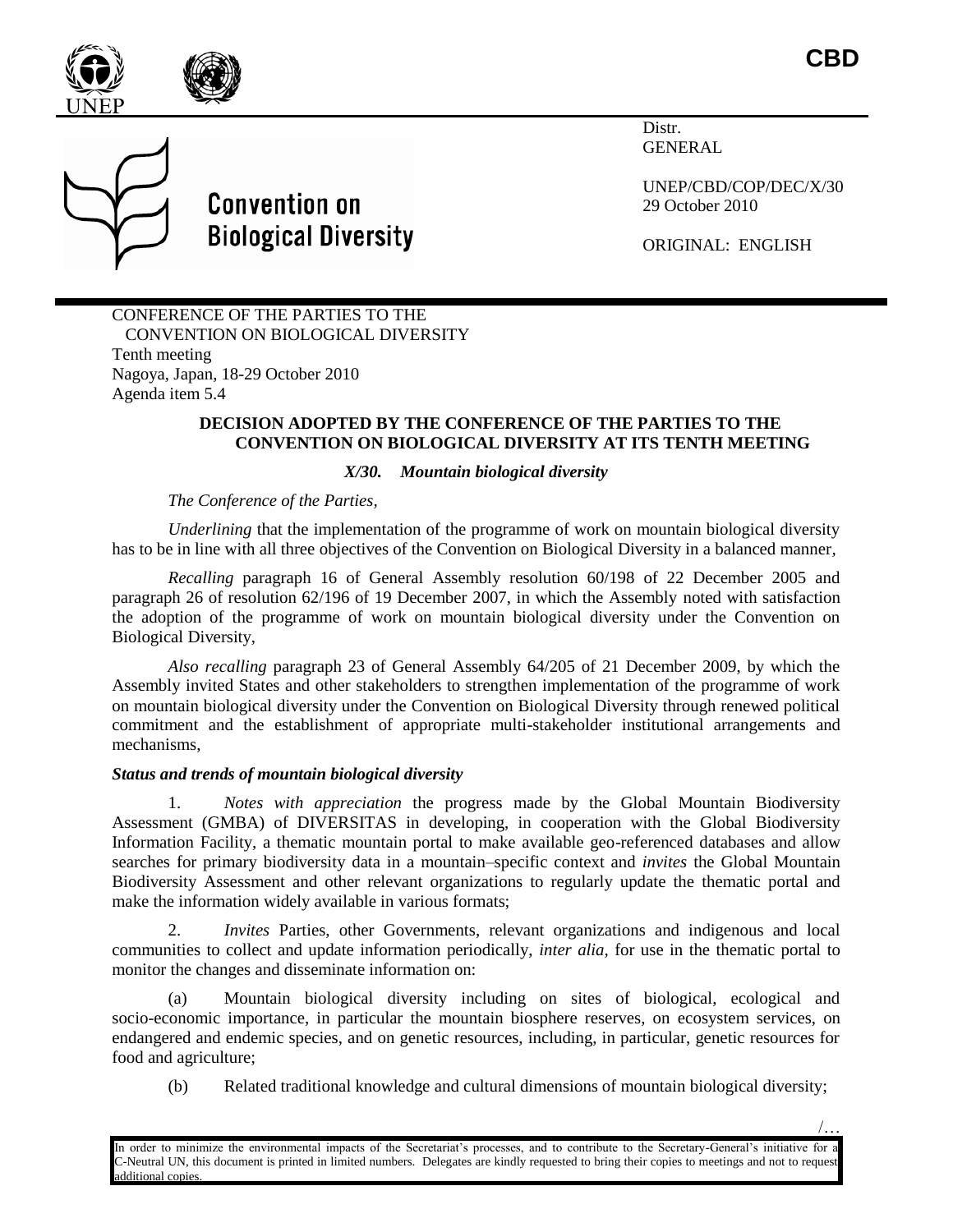(c) Direct and indirect drivers of change in mountain biological diversity, including, in particular, climate change and land-use change as well as tourism and sporting activities;

(d) Trends in use, including the intensity of harvesting of high-value species, in particular native and endemic ones, and consequent changes in populations, habitats and ecosystem properties;

# *Programme element 1: Direct actions for conservation, sustainable use and benefit-sharing*

3. *Invites* Parties, other Governments, relevant organizations and indigenous and local communities to:

(a) Enhance the effectiveness of management in existing mountain protected areas;

(b) Establish effectively and appropriately managed protected areas in line with the programme of work on protected areas to safeguard the highest priority key biodiversity areas in mountain ecosystems;

(c) Establish, *inter alia,* conservation corridors and connectivity, where appropriate and possible and taking into account in particular, endemic species, while avoiding the spread of invasive alien species, and transboundary mountain protected area systems, taking into account the need to integrate protected areas into wider landscapes;

4. *Invites* Parties and other Governments to consider the development and implementation of national and regional targets, as well as the development of the related indicators for assessing progress towards these targets, within their respective national biodiversity strategies and action plans, taking into account the Strategic Plan for Biodiversity 2011-2020, which addresses the direct drivers of biodiversity loss, including mountain biological diversity, in an effort to reduce the pressures on biodiversity from habitat change, overexploitation, pollution, invasive alien species and climate change, and to safeguard and restore mountain biological diversity and related ecosystem services, given their potential to contribute to climate change mitigation and adaptation;

5. *Encourages* Parties, other Governments, relevant organizations and indigenous and local communities, to address climate-change and adaptation and mitigation issues for mountain biological diversity, taking into account decision X/33 on the in-depth review of work on biodiversity and climate change by:

(a) Developing and implementing measures for the *in situ* conservation of mountain biological diversity and its components, as appropriate, and *ex situ* conservation of genetic resources and species currently and potentially under threat from climate change;

(b) Undertaking measures, where appropriate, to reduce deforestation and restore degraded mountain forest ecosystems, conserve carbon in the mountain soil, including in peatlands and other wetlands, in order to enhance the role of mountains in providing important ecosystem services such as natural carbon and water regulation;

(c) Developing, strengthening and implementing policies favourable to: the implementation of all three objectives of the Convention on Biological Diversity in mountain ecosystems in a balanced manner, reducing the impact of climate change on mountain biological diversity and related traditional knowledge, enhancing resilience, and addressing unsustainable agriculture practices;

(d) Supporting and coordinating research and monitoring networks on the impacts of global change in mountain regions, through observation of natural processes, ecosystem services and biological diversity;

(e) Undertaking environmental and strategic assessments of renewable energy planning, as a part of mitigation strategies in mountain areas and to reduce their impacts on mountain biological diversity;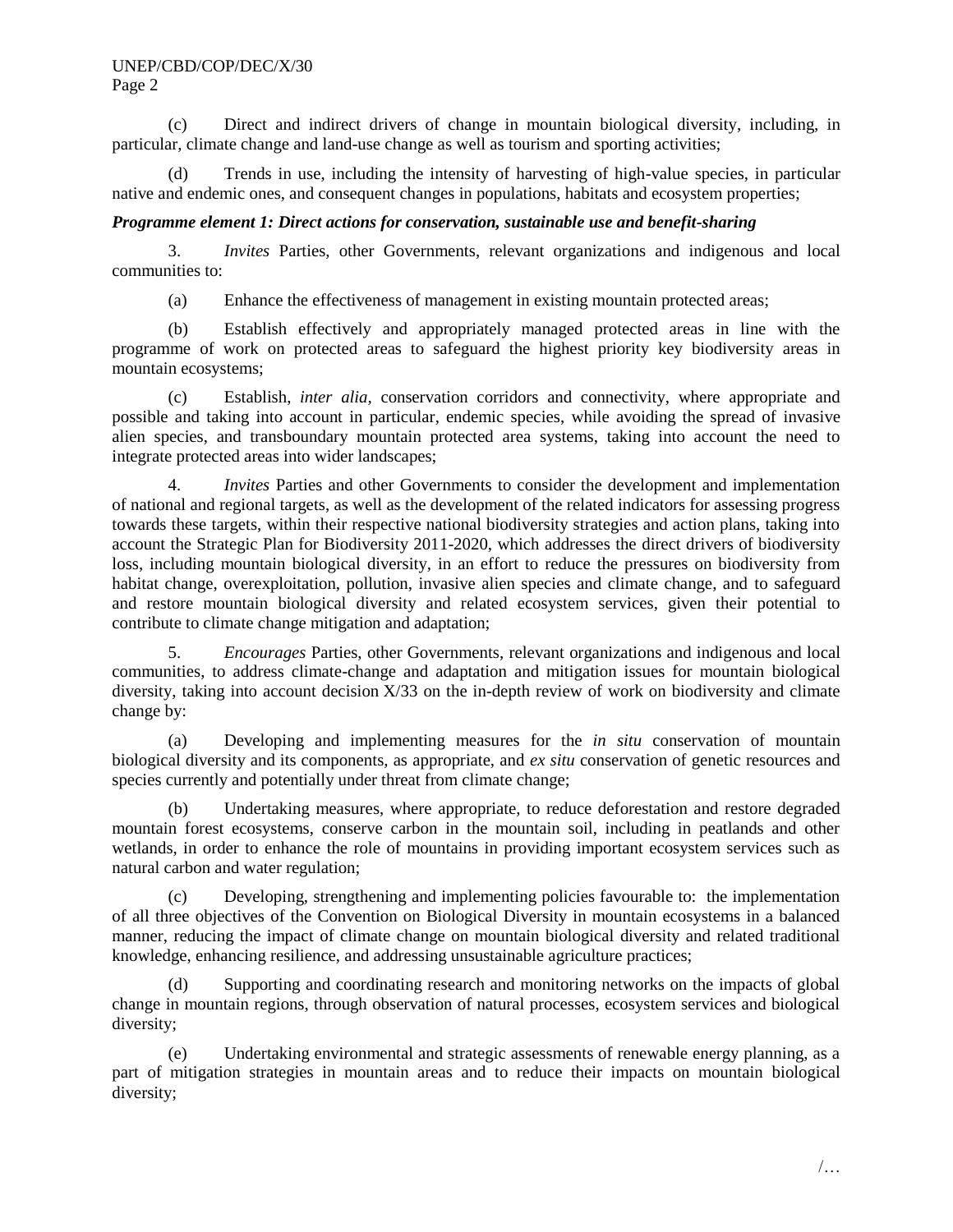6. *Invites* relevant organizations and initiatives such as, among many others, the mountains biome programme of the IUCN World Commission on Protected Areas to assist countries in their programmes and projects relating to climate change;

7. *Encourages* Parties to promote the implementation of all three objectives of the Convention on Biological Diversity in mountain ecosystems in a balanced manner and the improvement of agricultural, ranching and forestry practices compatible with the conservation and sustainable use of mountain resources;

# *Programme element 2: Means of implementation for conservation, sustainable use and benefit-sharing*

8*. Invites* Parties and other Governments with mountain systems within their jurisdiction to consider the adoption of a long-term vision and ecosystem approaches to the implementation of all three objectives of the Convention on Biological Diversity in mountain ecosystems in a balanced manner by developing specific actions, timetables and capacity-building needs for the implementation of the programme of work on mountain biological diversity and where appropriate integrating them with revised national biodiversity strategies and action plans in line with the Strategic Plan for Biodiversity 2011- 2020, as well as with overall sustainable development strategies in mountain regions;

9. *Encourages* Parties to use existing, or establish new, national committees and multi-stakeholder institutional arrangements and mechanisms at national and regional levels to enhance intersectoral coordination and collaboration for sustainable mountain development as called for in paragraph 15 of General Assembly resolution 62/196 of 19 December 2007 and linking them to the implementation of the programme of work on mountain biological diversity;

10. *Encourages* Parties, where possible and appropriate, to develop and implement regional collaboration strategies and action plans for the conservation of mountain biological diversity including on animals that could cause conflict with humans in particular large predators, with assistance, including effective funding, from international and regional organizations, as needed and when requested and agreed by all Parties concerned in such collaboration;

11*. Encourages* Parties, other Governments and relevant organizations to develop upland-lowland interactions, with the aim of strengthening the implementation of all three objectives of the Convention on Biological Diversity in mountain ecosystems in a balanced manner and of strengthening provision of ecosystem services and thus contributing to ensuring the well-being of people;

12. *Invites* the International Centre for Integrated Mountain Development (ICIMOD), the Consorcio para el Desarrollo de la Ecoregion Andina (CONDESAN), the Alpine and Carpathian Conventions, and the Andean High Plateau Initiative and other relevant initiatives to strengthen their involvement in formulating regional strategies, to work closely with countries when receiving requests from countries and to help in the implementation of the programme of work on mountain biological diversity;

13*. Invites* the Mountain Partnership, the Global Mountain Biodiversity Assessment (GMBA) and other initiatives to promote enhanced implementation of the programme of work on mountain biological diversity in close collaboration with Parties and organizations, bearing in mind paragraph 23 of General Assembly resolution 64/205 of 21 December 2009;

14. *Invites* Parties, other Governments and relevant organizations in line with the objectives of the Global Strategy for Plant Conservation and other relevant initiatives to restore and enhance the conservation status of native mountain plant and animal genetic resources by providing economic and other incentives, consistent and in harmony with the Convention and other relevant international obligations, for the implementation of all three objectives of the Convention on Biological Diversity in mountain ecosystems in a balanced manner;